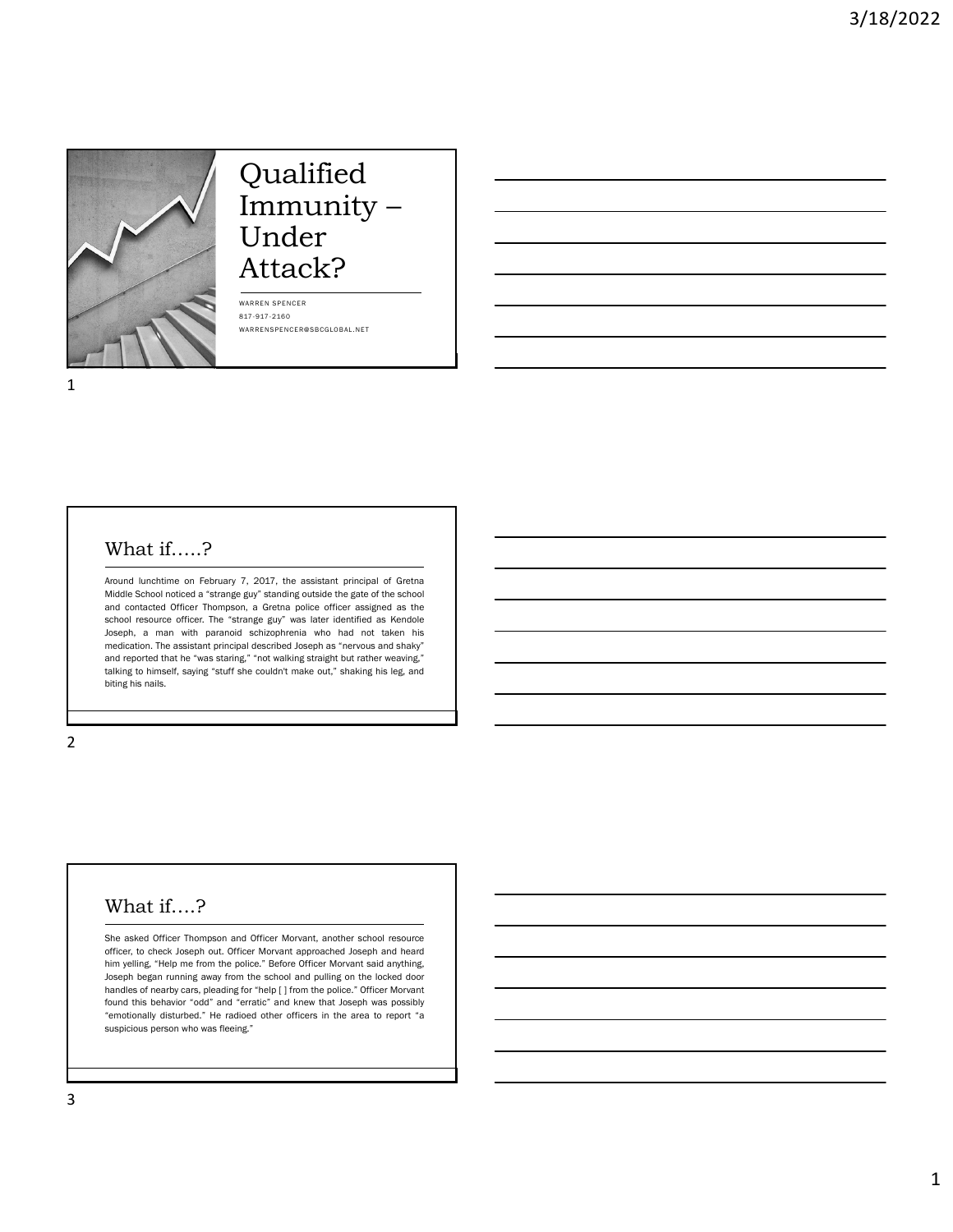### What if….?

Officers Martin and Leduff heard this radio transmission and spotted Joseph near a convenience store. They parked their marked police car, exited, and gave loud verbal commands for Joseph to come to them. Despite these commands, Joseph entered the store, and the officers followed him. Officer Martin saw no weapon in Joseph's hands or any indication that he had one in his waistband, nor did he make any threatening moves like he was reaching for a weapon.

As Officer Martin entered the store, he trained his gun on Joseph, who was shouting, "Help me, help me somebody call the cops .... They're trying to kill me." When Officer Martin instructed Joseph to get on the ground, Joseph jumped over the checkout counter.

4

#### What if….?

The convenience-store manager, who was behind the counter at the time, testified that Joseph looked<br>scared and immediately "went face down." Once on the ground, Joseph covered his face with his hands<br>and assumed the fetal still lying on the floor with his legs bent toward his chest. Officer Leduff began holding Joseph's upper<br>body down. Officer Movarut entered the store next, briefly stopped to look over the counter, then walked<br>behind the Officers Thompson and Dugas walked around the counter and continued observing from behind the counter. Officer Dugas handed a baton to Officer Martin, who jabbed it downward, striking Joseph at least twice with the pointed end.

5

# What if….?

A few seconds later, Officers Varisco, Costa, and Rolland entered the store, followed shortly by Officer Faison. Officers Varisco and Faison observed from the front side of the counter, and Officers Costa and Rolland walked behind the counter. Officer Varisco reached over to offer his taser to the officers behind the counter. Officer Costa briefly observed from behind the counter, then entered the scrum, holding Joseph's lower body down. At that point, Officer Morvant left the scrum and made his way to the front side of the counter, where he continued to observe. Officer Rolland continued to observe from behind the counter.

Officer Verrett then entered the store. Two seconds later, Officer Martin deployed his taser again, for three seconds. A few seconds later, Officer Bartlett entered the store and began to observe from the front side of the counter. Officers Faison and Verrett walked behind the counter and observed from there.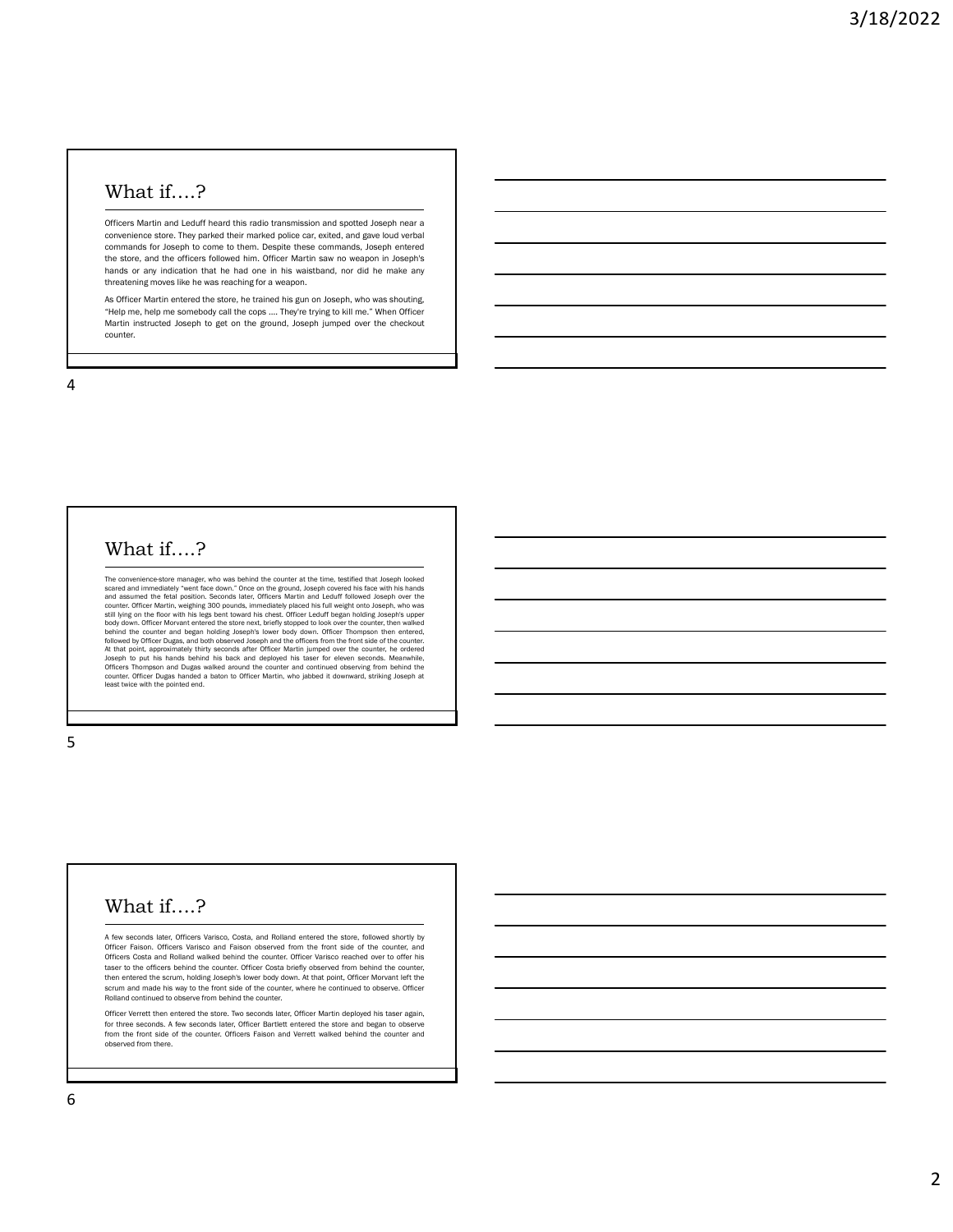### What if….?

Officers Martin, Thompson, Dugas, and Costa began attempting to drag Joseph from the narrower area behind the counter to the wider area, on the path to the door.

Officer Costa then kicked Joseph twelve to thirteen times while holding onto the counter. During this time, Officer Verrett entered the scrum. Officer Martin then punched Joseph in the head three times. Officers Martin, Thompson, Dugas, Costa, Faison, and Verrett resumed their efforts to drag Joseph toward the wider area, while Officer Leduff observed. Once in the wider area, Officer Martin punched Joseph in the face three times. Officer Bartlett then jumped over the counter and began holding Joseph down. Seconds later, Officer Costa punched Joseph in the head six times.

7

#### What if….?

Three-and-a-half minutes after Officer Costa's last strike, Officers Martin, Costa, and Verrett placed Joseph in handcuffs and leg shackles. Officers Martin, Verrett, Rolland, and Varisco carried him, face down, to Officer Martin's patrol car. There, all officers except Officer Thompson placed Joseph feet-first in the car and pulled him "across the seat from the other side, bent his legs up, and shut the doors with [Joseph] in a prone position on the seat facedown." Joseph became unresponsive, at which point medical personnel, who had arrived on the scene before Joseph was carried out of the store, examined him for the first time. They performed CPR and took Joseph to the hospital, where he died from his injuries two days later.

8

#### What if….?

In total, Joseph endured twenty-six blunt-force injuries to his face, chest, back, extremities, scrotum, and testes. Throughout the eight-minute encounter, Joseph was on the ground, experiencing acute psychosis, and continuously yelling. Officer Bartlett recalled Joseph "yelling random things" and pleading for someone to "call the police." Officer Faison and the store manager recalled him pleading for someone to "call the real police." Officer Leduff recalled Joseph calling for his mother and "saying all types of things," including that he was "about to be killed." The store manager recalled Joseph calling out for his mother and repeatedly yelling, "My name is Kendole Joseph," and "I do not have a weapon."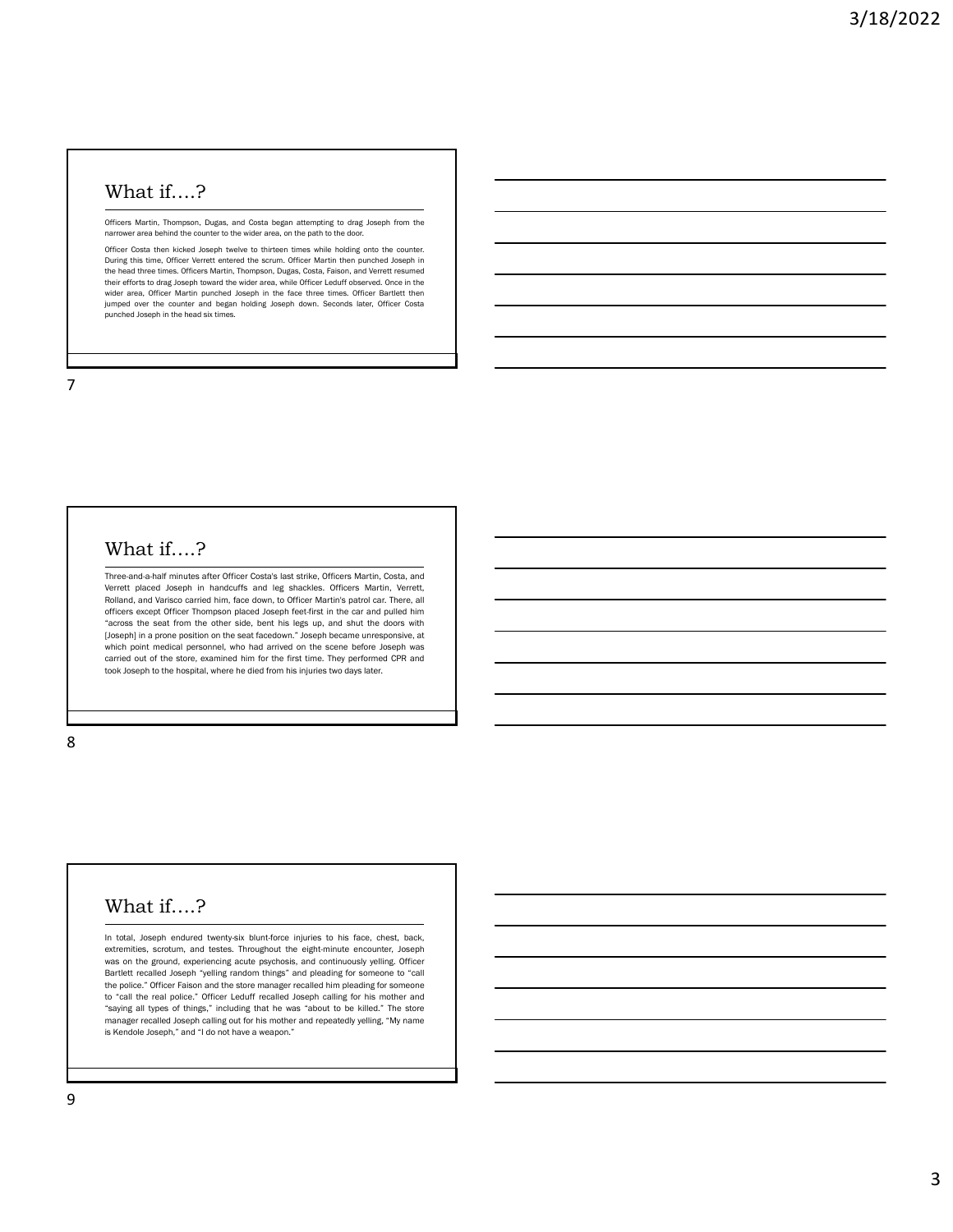# What if….?

- What if the officers who punched and kicked the plaintiff worked for your department?

- Would your agency discipline or terminate the primary actors?

- Would your agency discipline or terminate the officers who failed to intervene?

- How would you feel as a member of the community?

10

#### What if…

The U.S. Fifth Circuit held:

Viewing the facts in Plaintiffs' favor, a reasonable jury could find that Joseph was not actively resisting<br>arrest, and that Officers Martin and Costai immediately, repeatedly inflicted significant physical force.<br>This per

And, while Plaintiffs meet half their burden to prove that genuine disputes of material fact exist as to<br>whether Officers Leduff, Morvant, Thompson, Dugas, Varisco, Rolland, Faison, Verrett, and Bartlett<br>violated Joseph's

*Joseph et al v. Bartlett et al, 981 F.3d 319 (5th Circuit 2020)*

11

#### Community reaction to Qualified immunity (QI)

Could rulings like the preceding one contribute to the community angst regarding QI? How do you explain to a rational person that the onlooker police officers had no way of knowing they were supposed to stop their fellow officers from administering a severe beating to a non-resisting suspect?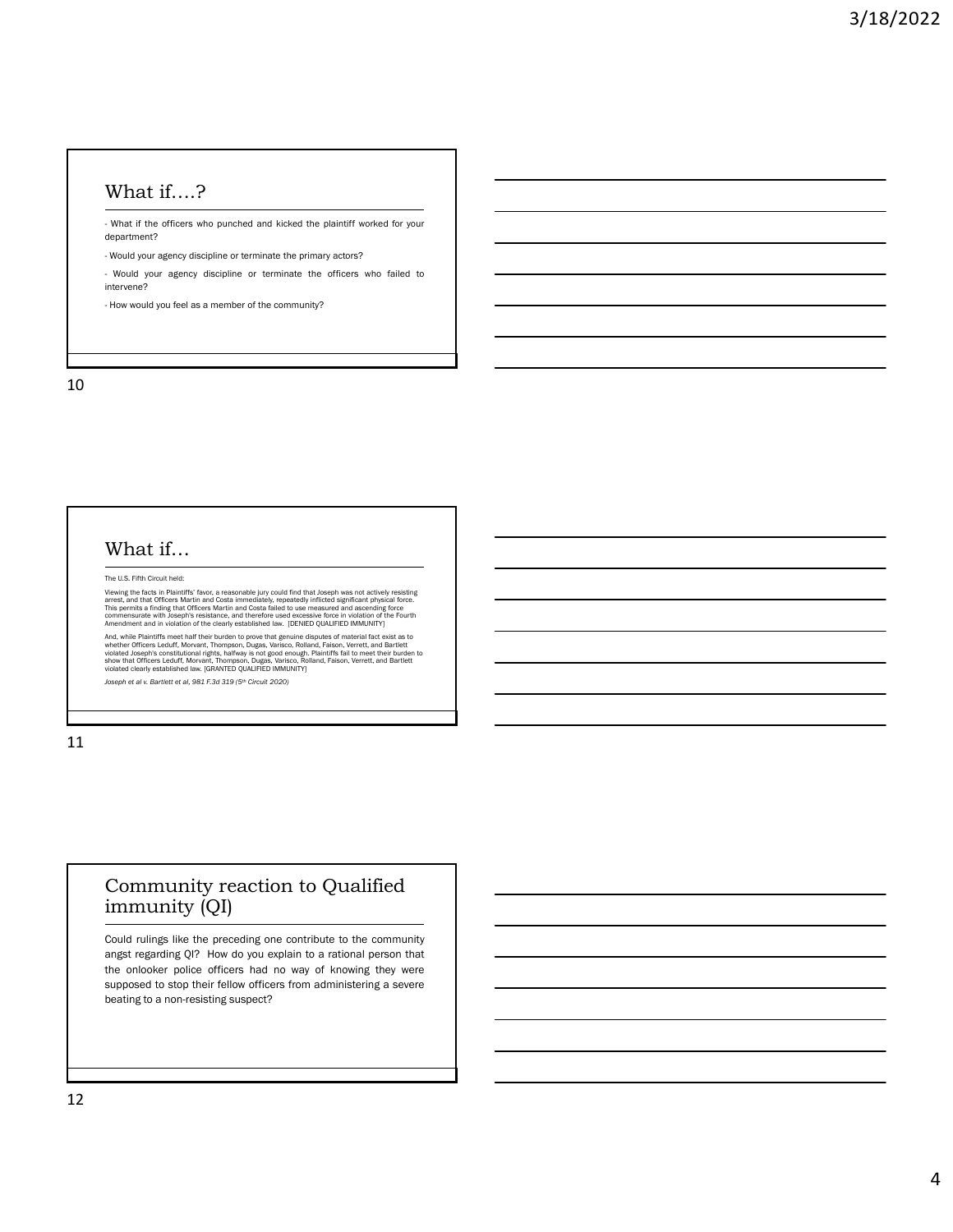# What is qualified immunity?

It is a defense to being sued in federal court, which is different from a defense raised at trial. It was created by the USSC response to 42 U.S. Code, Section 1983 - the Civil Rights Act.

In 1982 the USSC established eligibility for qualified immunity:

"We therefore hold that government officials performing discretionary functions generally are shielded from liability for civil damages insofar as their conduct does not violate clearly established statutory or constitutional rights of which a reasonable person would have known." *Harlow v. Fitzgerald, 102 S.Ct. 2727 (1982)*

13

# Rationale for QI

"Reliance on the objective reasonableness of an official's conduct, as measured by reference to clearly established law, should avoid excessive disruption of government and permit the resolution of many insubstantial claims on summary judgment. On summary judgment, the judge appropriately may determine, not only the currently applicable law, but whether that law was clearly established at the time an action occurred. If the law at that time was not clearly established, an official could not reasonably be expected to anticipate subsequent legal developments, nor could he fairly be said to "know" that the law forbade conduct not previously identified as unlawful."

*Harlow, at 2738*

14

### Two-part test for QI

"A court required to rule upon the qualified immunity issue must consider, then, this threshold question: Taken in the light most favorable to the party asserting the injury, do the facts alleged show the officer's conduct violated a constitutional right? This must be the initial inquiry…If no constitutional right would have been violated were the allegations established, there is no necessity for further inquiries concerning qualified immunity. On the other hand, if a violation could be made out on a favorable view of the parties' submissions, the next, sequential step is to ask whether the right was clearly established. This inquiry, it is vital to note, must be undertaken in light of the specific context of the case, not as a broad general proposition; and it too serves to advance understanding of the law and to allow officers to avoid the burden of trial if qualified immunity is applicable."

*Saucier v. Katz, 121 S.Ct. 2151 (2001)*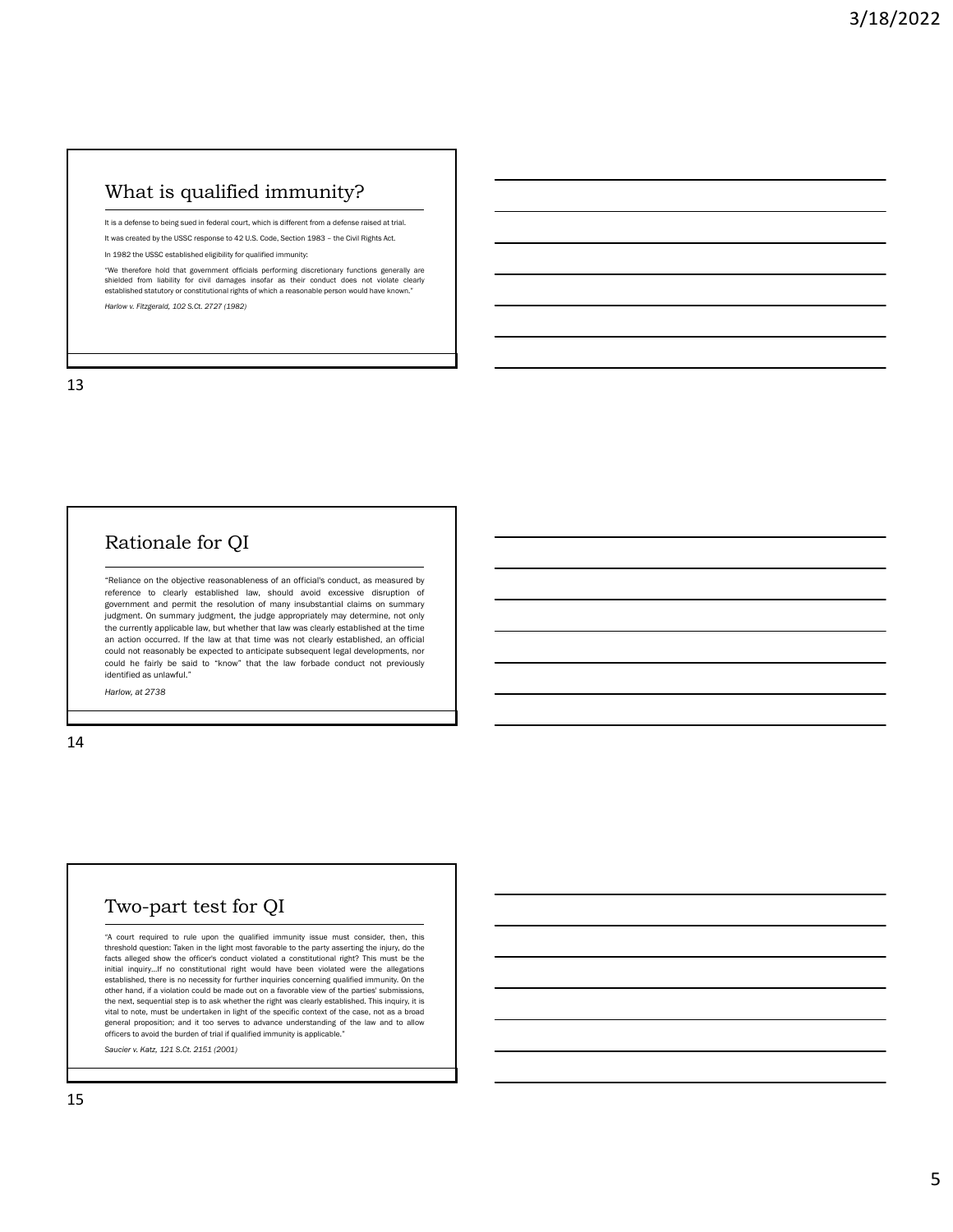# Modified two-part test for QI

"On reconsidering the procedure required in Saucier, we conclude that, while the sequence set forth there is often appropriate, it should no longer be regarded as mandatory. The judges of the district courts and the courts of appeals should be permitted to exercise their sound discretion in deciding which of the two prongs of the qualified immunity analysis should be addressed first in light of the circumstances in the particular case at hand."

*Pearson v. Callahan, 129 S.Ct. 808 (2009)*

16

#### Why have QI?

ed, it provides ample protection to all but the plainly incompetent or those who knowingly "As the qualified immunity deferentially

- Officers and public officials need qualified immunity to carry out their jobs. Public officials, and particularly police officers, perform<br>vital tasks that may require split-second decisions in stressful circumstances. T - Removing qualified immunity could open up public officials and police to unwarranted lawsuits, in which judges and juries could<br>second-guess split-second decisions and lead to significant costs for cities, police officer

- Officers do not have absolute immunity, and they can be held liable when they violate a clearly established constitutional right.

- The narrow interpretation of clearly established precedent is appropriate. Officers should not be forced to apply an abstract right<br>under the Constitution to specific circumstances in split-second decisions. Officers can - Officers must have room to make mistakes or have moments of bad judgment without worrying about being sued.\*\*

\**Malley v. Briggs, 106 S.Ct. 1092 (1986) \*\*Findlaw article, updated 9/21/2021; https://supreme.findlaw.com/supreme-court-insights/pros-vs-cons-of-qualified-immunity-- both-sides-of-debate.html*

17

# Opposition to QI

- Liability is necessary to hold officers accountable for excessive force. As it stands officers are free to maliciously<br>violate the Fourth Amendment and other Constitutional rights of citizens without any cost to themselv

- The fear of rampant lawsuits against police are overblown. Many municipalities indemnify their officers, meaning the city would pay for any settlement, not the officers themselves.

- The current doctrine as applied today in courts leads to hairsplitting and it is often impossible for plaintiffs to meet the burden.

- The doctrine is applied inconsistently and can greatly depend on the judge or judges involved in the case. For<br>example, one judge has argued that "a court can almost always manufacture a factual distinction" when determi

*Findlaw article, updated 9/21/2021; https://supreme.findlaw.com/supreme-court-insights/pros-vs-cons-of-qualified-immunity--both-sides-of-debate.html*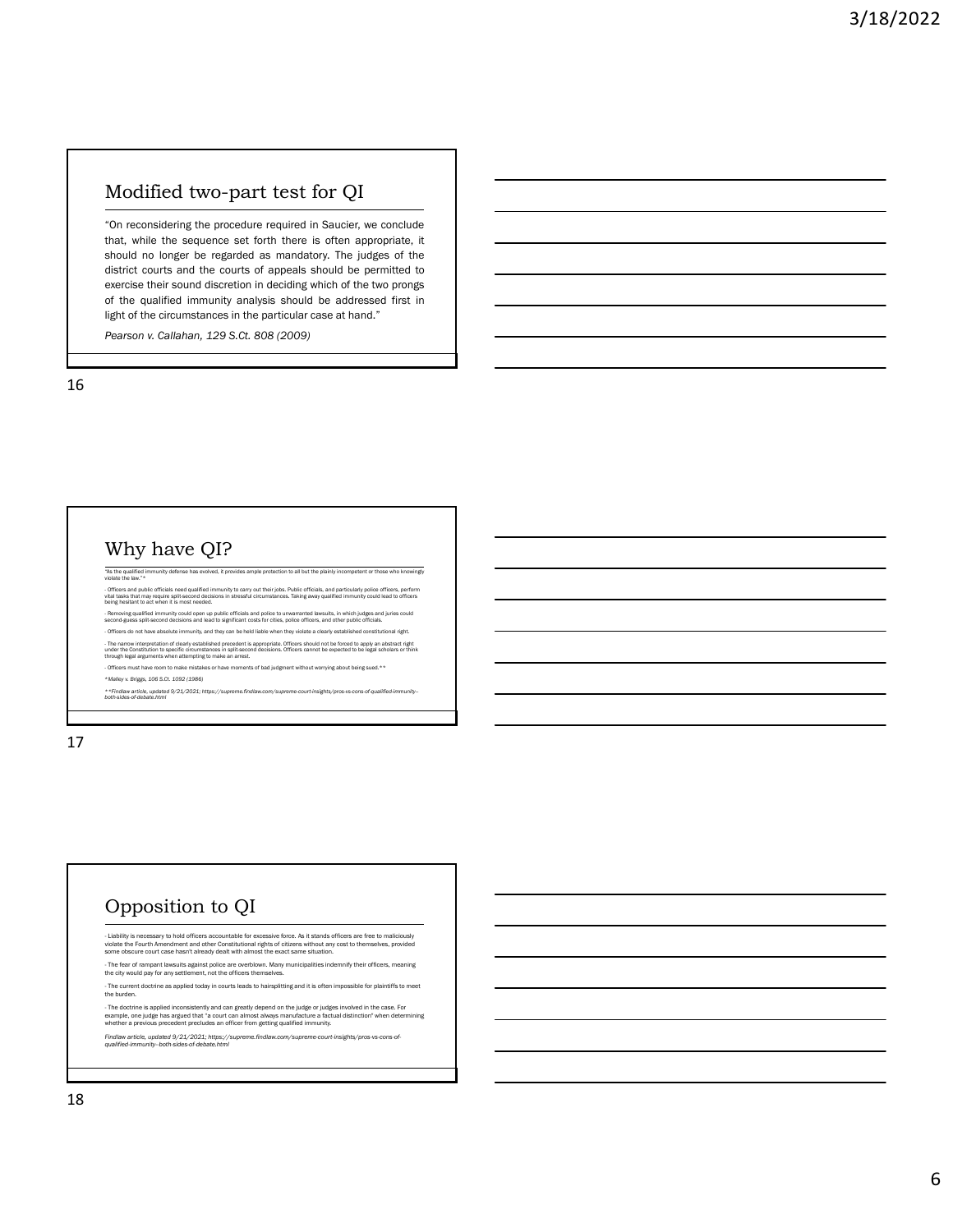#### What is the primary concern regarding the availability of QI?

There is certainly no shortage of opinions on QI on the internet or among the pundits. The majority of articles located on the internet were calling for the abolition of the doctrine of QI.

Much concern was directed at the second prong of the test i.e., whether the officer's conduct violated clearly established law. Many commentators and authors argued the lower courts and appellate courts required plaintiffs to find an almost perfect match in prior case law that would put the officer on notice about her conduct in a particular situation. They contend this imposes an impossible burden for the plaintiff.

19

# Is QI in danger?

The answer depends somewhat upon perspective. QI is a defense to being sued in federal court under federal civil rights law.

In order for QI to be in danger, the USSC would have to seriously restructure its application or abrogate the doctrine.

Alternatively, Congress could enact legislation eliminating or limiting its application.

20

#### Does the USSC seem inclined to limit QI?

At least one Justice on the Court thinks the current application of the QI defense deserves serious reconsideration. In one recent case which the Court refused review, Justice Clarence Thomas dissented from that decision:

"I have previously expressed my doubts about our qualified immunity jurisprudence. See Ziglar v. Abbasi, 582 U. S. \_\_\_\_, 137 S.Ct. 1843, 1869– 1872, 198 L.Ed.2d 290 (2017) (THOMAS, J., concurring in part and concurring in judgment). Because our § 1983 qualified immunity doctrine appears to stray from the statutory text, I would grant this petition."

*Baxter v. Bracey, 140 S.Ct. 1862 (Mem) (2020)*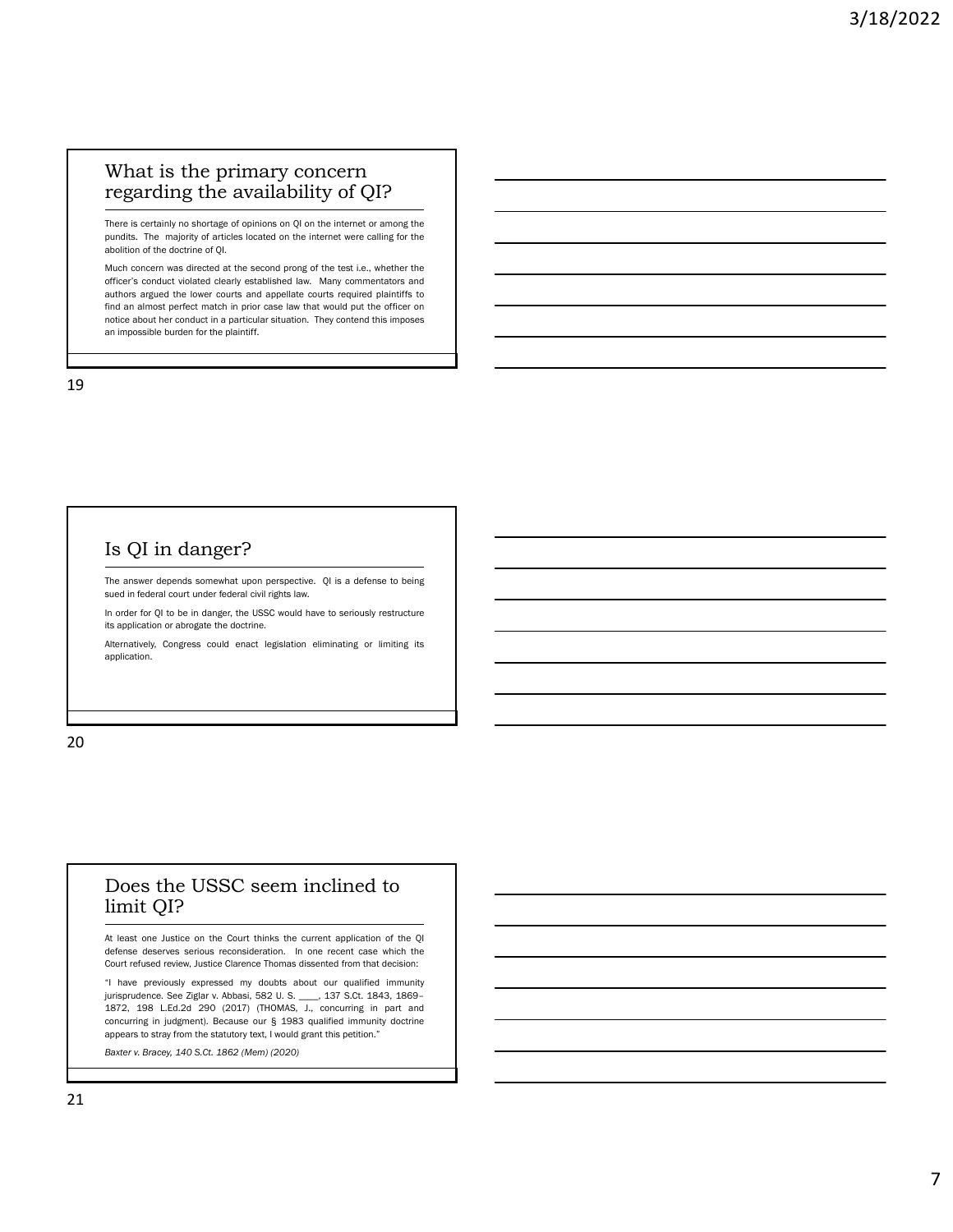# USSC perspective

Some commentators have opined that the Court may be waiting to see how Congress addresses the issue.

"It appears that in denying review of many recent police-related qualified immunity cases as described above, the Supreme Court is waiting to see what happens with qualified immunity in the U.S. Congress before agreeing to review and possibly modify or change its current qualified<br>immunity doctrine. If Congress abolishes qualified immunity, the judicially created qualified<br>immunity doctrine will cease to exis reconsider its current parameters of the doctrine."

*Qualified immunity for LEOs is under assault: Will the doctrine survive the attack? Mike Callahan, The Objectively Reasonable Officer, 3/26/2021, Police 1 by Lexipol*

22

### Congressional efforts

Following the George Floyd incident Congress drafted, and the House approved, the "George Floyd Justice in Policing<br>Act of 2021." The Act has not been approved by the Senate. The language addressing qualified immunity sta SEC. 102. QUALIFIED IMMUNITY REFORM.

Section 1979 of the Revised Statutes of the United States (42 U.S.C. 1983) is amended by adding at the end the following:

"It shall not be a defense or immunity in any action brought under this section against a local law enforcement<br>officer (as such term is defined in section 2 of the George Floyd Justice in Policing Act of 2021), or in any

(1) the defendant was acting in good faith, or that the defendant believed, reasonably or otherwise, that his or her conduct was lawful at the time when the conduct was committed; or

(2) the rights, privileges, or immunities secured by the Constitution and laws were not clearly established at the time<br>of their deprivation by the defendant, or that at such time, the state of the law was otherwise such t

23

### State efforts to eliminate QI

There has been considerable buzz concerning state's efforts to eliminate or reduce QI for police officers. New Mexico, Colorado, and Connecticut have eliminated, or restricted qualified immunity and the city of New York has eliminated the defense.

Or have they?

Remember, QI is a defense under a federal lawsuit filed for an alleged violation of a federal statute or the federal constitution. States do not have the authority to eliminate a federal defense in a federal cause of action.

24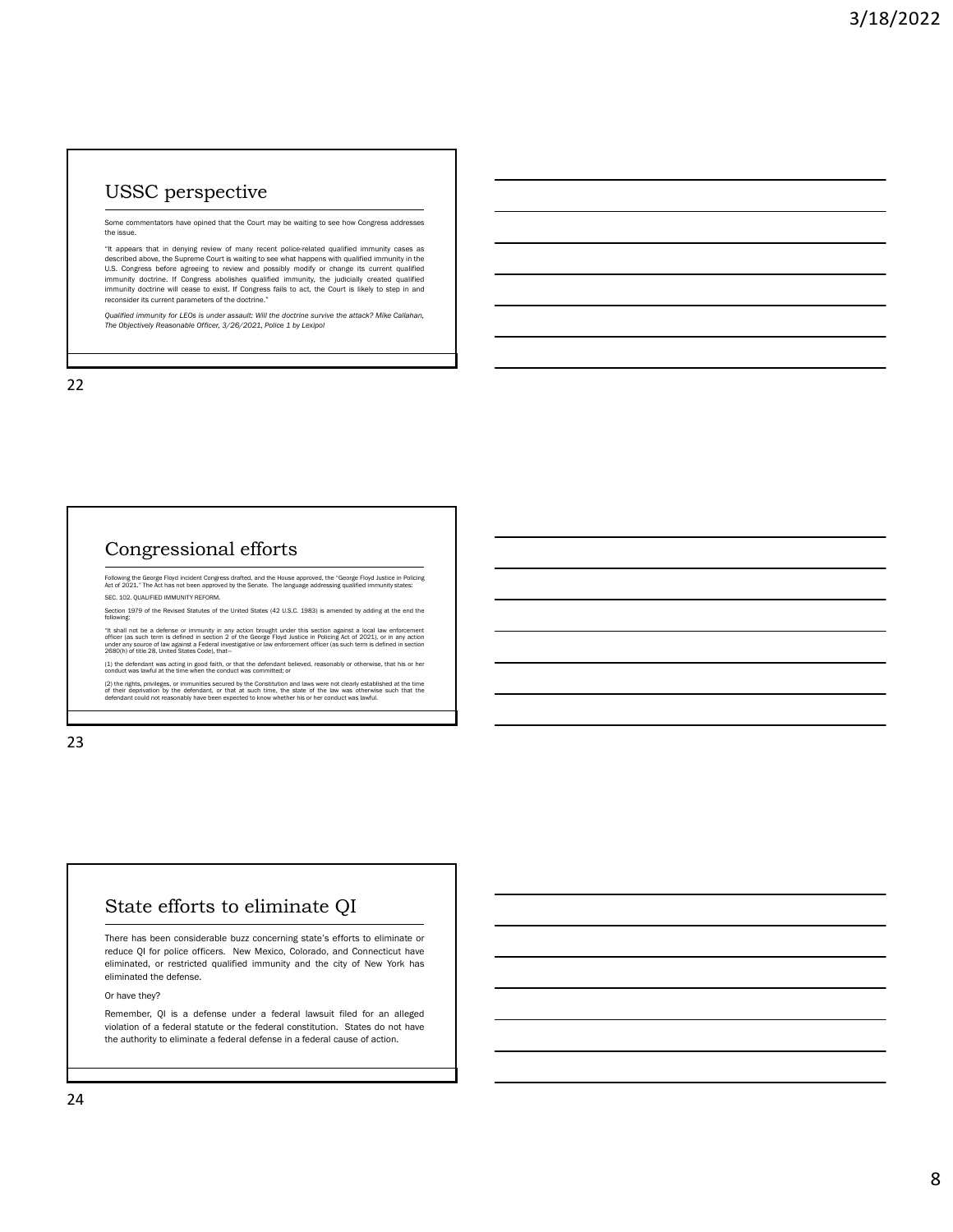#### What is the impact of state actions regarding QI?

In order for a state action to impact the concept of QI, the state must (1) have a state cause of action similar to a section 1983 civil rights cause of action, and (2) eliminate qualified immunity as a defense to the state cause of action.

25

#### Texas' attempt to "eliminate" QI

CPRC Sec. 135.0002. PEACE OFFICER LIABILITY FOR DEPRIVATION OF RIGHTS, PRIVILEGES, OR IMMUNITIES UNDER COLOR OF LAW. [from SB 1224]

(a) A person may bring an action for any appropriate relief, including legal or equitable relief, against a peace officer<br>who, under the color of law, deprived the person of or caused the person to be deprived of a right,

(b) A person must bring an action under this chapter not later than two years after the day the cause of action accrues.

Sec. 135.0003. APPLICABILITY OF OTHER LAW; PROHIBITED DEFENSES. (a) Notwithstanding any other law, a<br>statutory immunity or limitation on liability, damages, or attorney's fees does not apply to an action brought under<br>thi

(b) Notwithstanding any other law, qualified immunity or a defendant's good faith but erroneous belief in the lawfulness of the defendant's conduct is not a defense to an action brought under this chapter.

26

#### Texas and attorney's fees

In addition to creating a cause of action similar to Sec. 1983, and eliminating the QI defense, the<br>lawmakers wanted to make sure attorneys would accept these cases, so they included a provision for<br>attorney's fees. Notice Defendants can seek fees if they prevail, and the lawsuit was deemed frivolous (which is part of the reason the USSC created QI).

Sec. 135.0004. ATTORNEY'S FEES AND COSTS.

(a) In an action brought under this chapter, a court shall award reasonable attorney's fees and costs to a prevailing plaintiff.

(b) In an action brought under this chapter, if a judgment is entered in favor of a defendant, the court may award reasonable attorney's fees and costs to the defendant only for defending claims the court finds frivolous.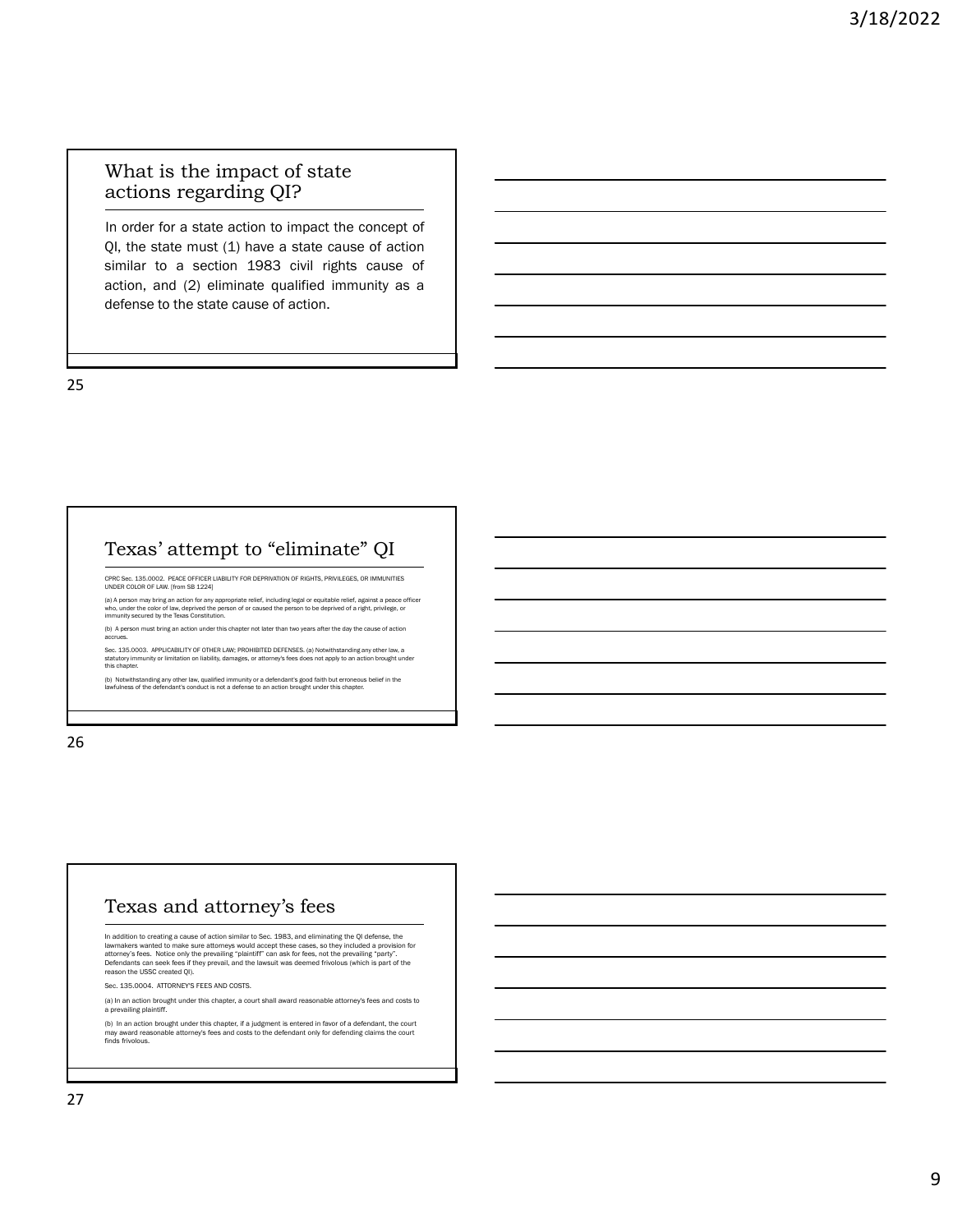#### Who would pay under the Texas scheme?

As previously noted, one reason for the QI defense was a concern for the financial well being of public<br>servants, including police officers. Proponents of abolishing QI argue that most local governments and<br>states already

Sec. 135.0005. INDEMNIFICATION REQUIRED; EXCEPTION.

(a) Notwithstanding any other law and except as provided by Subsection (b), a public entity shall indemnify a peace officer employed by the entity for liability incurred by and a judgment imposed against the officer in an action brought under this chapter.

(b) A public entity is not required to indemnify a peace officer employed by the entity under Subsection<br>(a) if the officer was convicted of a criminal violation for the conduct that is the basis for the action<br>brought und

28

#### The mandatory indemnification scheme conflicts with Monell liability

Vicarious liability does not apply between cities and their officers. The USSC explained that in order for the city to be liable for a civil rights violation, the city's policy or practice must have brought about the injury.

"We conclude, therefore, that a local government may not be sued under § 1983 for an injury inflicted solely by its employees or agents. Instead, it is when execution of a government's policy or custom, whether made by its lawmakers or by those whose edicts or acts may fairly be said to represent official policy, inflicts the injury that the government as an entity is responsible under § 1983."

MONELL v. DEPARTMENT OF SOCIAL SERVICES OF the CITY OF NEW YORK et al., 98 S.Ct. 2018 (1978)

29

#### The Texas scheme

The statute proposed this session would have:

- Eliminated QI;

- Required cities to indemnify all officers, save those who could be convicted in a timely fashion;

- The indemnification would apply even if the officer violated city and department policy and had been properly trained;

- "Prevailing" plaintiffs' attorneys would receive payment from the city as well.